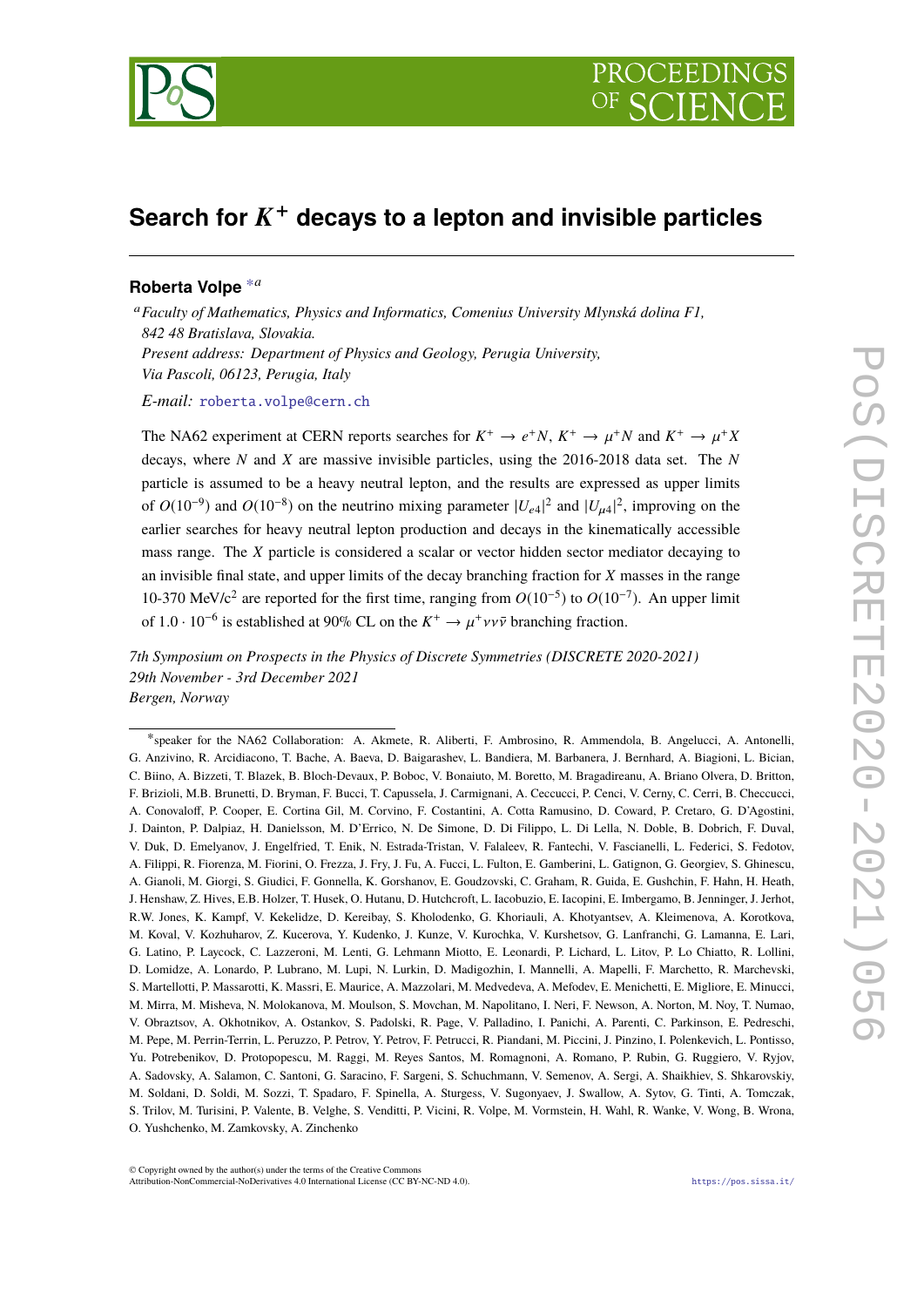## **1. Introduction**

The neutrinos are the only fermions of the Standard Model (SM) with only one chirality. Furthermore they are massless in the SM while non-zero masses are measured. Several beyond SM scenarios foresee the existence of right-handed neutrinos, or heavy neutral leptons (HNLs), for example the Neutrino Minimal Standard Model (ν*MSM*) [\[1\]](#page-5-0) assumes three HNLs. The ν*MSM* accounts for dark matter, baryogenesis, neutrino masses and oscillations provided that two HNLs are in the MeV–GeV mass range and a third HNL, a dark matter candidate, at the keV mass scale. In this scenario the production of HNLs in SM decays and the decay of HNLs to SM particles proceed because of a mixing between the SM neutrinos and the HNLs. For small values of the mixing parameter and assuming that HNLs (also called *N*s in the following) decay only to SM particles, the lifetime of one of such HNLs is so long that it will not decay within NA62, resulting in missing mass. This document reports the results of searches performed by the NA62 experiment in the two channels:  $l = e, \mu$ . The final state with a muon and nothing else, is also exploited to search for a new particle *X*, produced in the decay  $K^+ \to \mu \nu X$ , and decaying to invisible particles. This search is motivated by a scenario, which explains the muon  $g - 2$  anomaly and dark matter (DM) freeze-out through a scalar or vector hidden sector mediator *X* coupling preferentially to the muon [\[2\]](#page-5-1). For a mediator with mass  $m_X < m_K - m_\mu$  the decay  $K^+ \to \mu \nu X$  would have a branching<br>freation of  $O(10^{-8})$  and he followed by a grount decay of the mediator with a circable invisible fraction of  $O(10^{-8})$  and be followed by a prompt decay of the mediator with a sizeable invisible branching fraction [\[3\]](#page-5-2); indeed in the light DM freeze-out model, *X* decays to DM particles. Another by-product of the muon channel is the search for the decay  $K^+ \to \mu^+ \nu \nu \bar{\nu}$ , which in the SM occurs<br>of second order in the Fermi constant with a BB of 1.62, 10<sup>-16</sup> and is synonimentally out of reach at second order in the Fermi constant with a BR of  $1.62 \cdot 10^{-16}$  and is experimentally out of reach. The strongest upper limit to date is  $BR(K^+ \to \mu^+ \nu \nu \bar{\nu}) < 2.4 \cdot 10^{-6}$  at 90% CL [\[4\]](#page-5-3).

## **2. The NA62 experiment and event selection**

The NA62 experiment has been designed to measure the branching ratio  $B(K^+ \to \pi^+ \nu \bar{\nu})$  with a<br>graphic properties view is above in Figure 1 and the datails of the beam line and detectors high precision, a schematic view is shown in Figure [1](#page-1-0) and the details of the beam line and detectors are described in [\[5\]](#page-5-4). An overview of the main detectors used in this work is given here. The 400

<span id="page-1-0"></span>

**Figure 1:** Schematic side view of the NA62 beamline and detector.

GeV/*c* proton beam provided by the SPS accelerator impinges on a berillyum target giving rise to a secondary beam of particles of which 6% are kaons with a nominal momentum of 75 GeV/*c*. They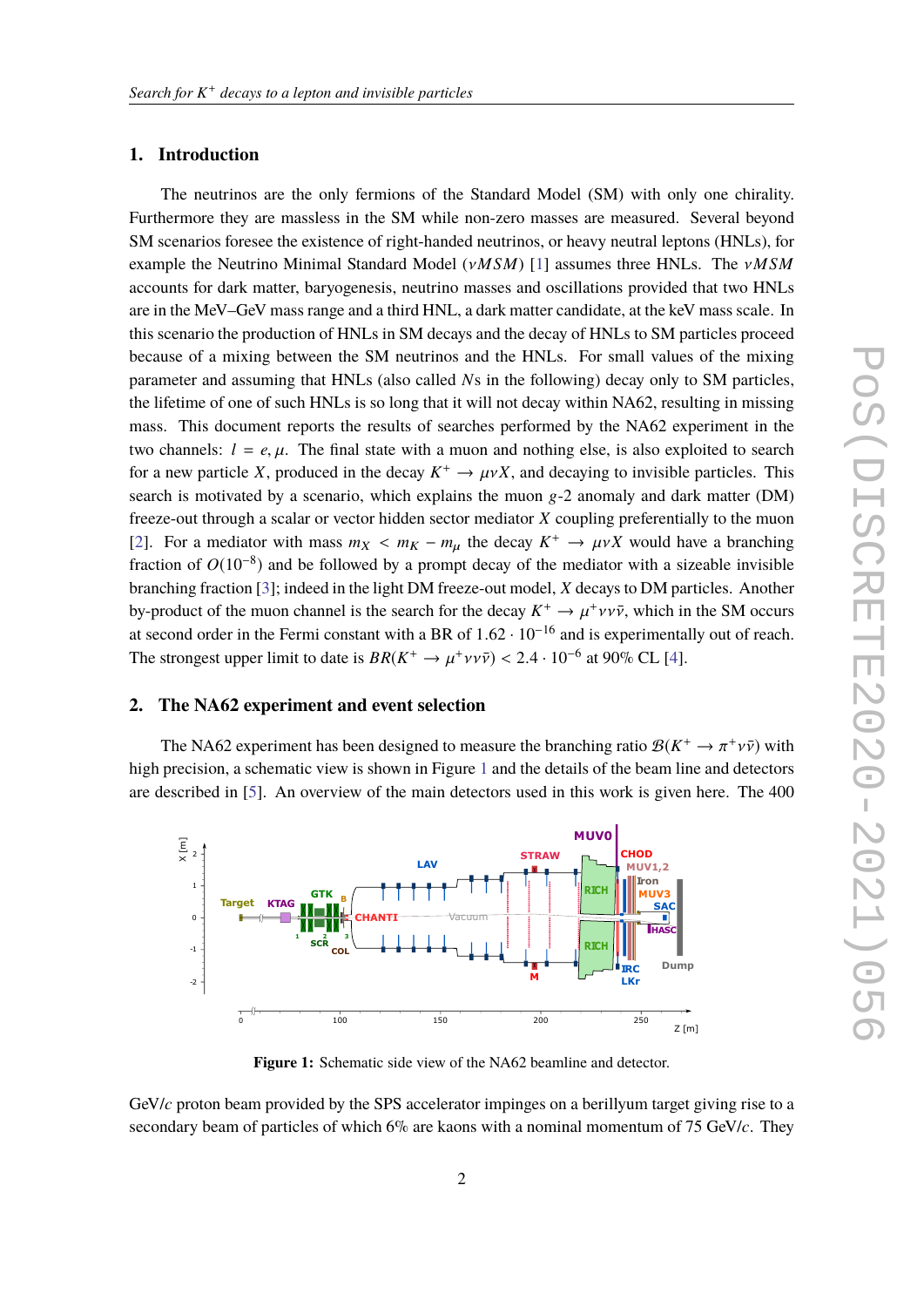are identified by a differential Cherenkov counter (KTAG) with a 70 ps resolution and their momenta are measured by the beam spectrometer (GTK). A magnetic spectrometer (STRAW) measures the momenta and directions of the charged particles produced by the decays of the kaons in a 75 m long fiducial volume (FV). Powerful particle identification (PID) comes from the combination of a Ring Imaging Cherenkov detector (RICH), a liquid krypton calorimeter (LKr), and a muon detector system (MUV). A hermetic photon veto system is composed of the LKr and a twelve ring-shaped lead-glass detectors (LAV). Two charged hodoscopes are located between the RICH and the LKr, and provide trigger signals and time measurement.

The event selection and analysis strategy is detailed in [\[6\]](#page-5-5) and [\[7\]](#page-5-6), a brief summary is reported here. The rates of the signal processes are measured with respect to the SM  $K^+ \to l^+ \nu$  decay rate, reducing systematic uncertainties. Candidate signal and normalization decays are characterised by a single charged lepton (a positron or a muon) and no other detectable particles in the final state. The event selection is optimized to suppress the main background contributions, which arise from beam particle decays upstream of the vacuum tank, decays to multiple detectable particles, and inelastic interactions of beam particles with a station of the GTK. The main event selection requires a single positively charged track reconstructed in the STRAW spectrometer, in the geometrical acceptance of the LKr, CHOD, and MUV3 detector, and identified as a lepton by the PID detectors. Positron and muons are separated with additional requirements. Positrons are required to have momentum *p* between 5 GeV/*c* and 30 GeV/*c*, the ratio between the energy deposited in the LKr (*E*) and *p*  $(E/p)$  must be in the range 0.92-1.08, and there should be no hits in the muon detector consistent in space and time with the reconstructed track. Muons are required to have momenta between 5 GeV/*c* and 70 GeV/*c*,  $E/p < 0.2$ , and a hit in the muon detector consistent in space and time with the reconstructed track. For tracks with  $p < 30$  GeV/ $c$ , a RICH-based particle identification algorithm was also applied to distinguish between positrons and muons. Time matching between the KTAG signal and the lepton detection reduces the contribution from beam pions. The  $K^+$ track reconstructed in the GTK is matched with the lepton track using a discriminant based on the time difference and the closest distance of approach. Backgrounds from multi-body  $K^+$  decays are suppressed by veto conditions imposed on other tracks reconstructed by the STRAW spectrometer, additional energy deposits in the LKr, energy deposits in the photon veto system, and additional signals in the CHOD. Pile-up background resulting from kaon decay in the beam line is reduced by applying geometrical constraints on the longitudinal position of the reconstructed vertex. The main discriminant variable is the missing mass squared  $m_{miss}^2 = (P_K - P_l)^2$  $m_{miss}^2 = (P_K - P_l)^2$  $m_{miss}^2 = (P_K - P_l)^2$ . Figure 2 shows the distribution of data and MC simulation events after the selection in  $m_{miss}^2$  for the  $e^+$  and  $\mu^+$  channels. The peak at  $m_{miss}^2 = 0$  for the SM decays is used to select the normalization samples, requiring  $|m_{miss}^2| < 0.01 \text{ GeV}^2/c^4$ . The  $m_{miss}^2$  distribution for the *e* channel exhibits a sharp increase around  $\frac{m_{miss}^2}{2}$  = 0.12 GeV<sub>2</sub> (cf. due to boolygesured from beam gian decays. This throughold depends on the  $|m_{miss}^2| = 0.13 \text{ GeV}^2/c^4$ , due to background from beam pion decays. This threshold depends on the negative proportion momentum. Therefore, on "ouviliant" calestian with lower calestian efficiency maximum positron momentum. Therefore, an "auxiliary" selection with lower selection efficiency was defined imposing  $p < 20$  GeV.

## **3.**  $K^+ \rightarrow l^+N$  **search strategy**

The signal decay  $K^+ \to l^+N$  is characterised by a narrow peak in the reconstructed missing mass  $m_{miss}$  spectrum, while the background has a smooth distribution. Counting experiments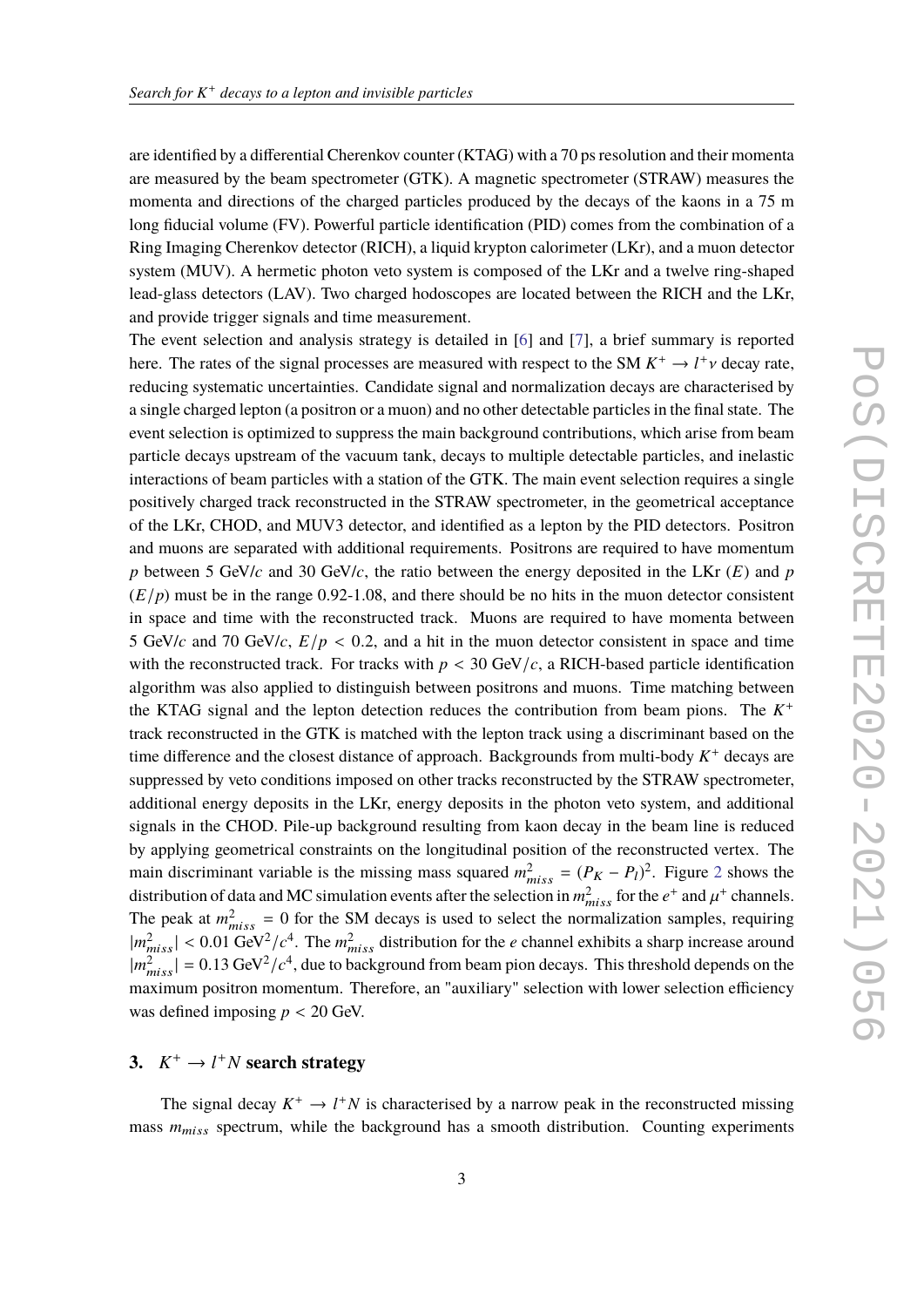<span id="page-3-0"></span>

**Figure 2:** Left (Right): Distribution of  $m_{miss}^2$  for the  $e^+$  ( $\mu^+$ ) channel.

are performed for several mass hypothesis  $m_N$  by selecting a window in the  $m_{miss}$  distribution  $|m_{miss} - m_N|$  < 1.5 $\sigma_m$  where  $\sigma_m$  is the  $m_N$  resolution evaluated with signal MC. The resolution is strongly dependent on the HNL mass and varies from ~ 9 MeV/ $c^2$  for  $m_N = 50$  MeV/ $c^2$  to ~ 0.5 MeV/ $c^2$  for  $m_N = 450$  MeV/ $c^2$ . The background is evaluated by fitting the sidebands  $1.5\sigma_m < |m_{miss} - m_N| < 11.25\sigma_m$  of the data distribution, with a second order polynomial. Assuming that each SM flavor mixes dominantly with one *N*, the branching fraction of the decay  $K^+ \to l^+N$  ( $l = e, \mu$ ) can be expressed as:

<span id="page-3-2"></span>
$$
B(K^{+} \to l^{+} N) = B(K^{+} \to l^{+} \nu) \cdot \rho_{l}(m_{N}) \cdot |U_{l4}|^{2}
$$
 (1)

where  $B(K^+ \to l^+ \nu)$  is the measured branching fraction of the SM leptonic decay,  $|U_{l4}|^2$  is the mixing personates  $m_{l}$  is the UNI mass and  $g(m_l)$  is a linearatio feator [8] which depends on mixing parameter,  $m_N$  is the HNL mass, and  $\rho_l(m_N)$  is a kinematic factor [\[8\]](#page-5-7), which depends on the *N* mass and the flavor. The expected number of  $K^+ \to l^+N$  signal events  $N_S$  can be written as

<span id="page-3-1"></span>
$$
N_S = \mathcal{B}(K^+ \to l^+ N) \cdot N_K \cdot A_N,\tag{2}
$$

where  $A_N$  is the signal selection acceptance and  $N_K$  is the number of selected K decays. The number of kaons  $N_K$  is obtained with the normalization selection and is  $N_K = (3.52 \pm 0.02) \times 10^{12}$ for the *e* channel and  $N_K = (1.14 \pm 0.02) \times 10^{10}$  for the  $\mu$  channel. The CLs method [\[9\]](#page-5-8) is used to obtain the expected and observed upper limit at  $90\%$  CL on the number of signal events  $N<sub>S</sub>$  for each mass hypothesis and each channel. The corresponding upper limits on the mixing parameter  $|U_{14}|^2$  are derived from eq.[\(2\)](#page-3-1)[\(1\)](#page-3-2). The resulting observed upper limits are shown in Figure [3](#page-4-0) where a full picture of the world best limits is given for the mass range  $20-450 \text{ MeV}/c^2$ . In the positron mode this result improves the previous NA62 results by *O*(100) and in the muon mode it reaches the E949 sensitivity in the 200-300 MeV/ $c^2$  range and extends the constraint on HNL masses up to  $384 \text{ MeV}/c^2$ .

# **4.** Searches for  $K^+ \to \mu^+ \nu X$  and  $K^+ \to \mu \nu \nu \bar{\nu}$

The processes  $K^+ \to \mu^+ \nu X$  and  $K^+ \to \mu \nu \nu \bar{\nu}$  are not two-body decays, therefore their spectra in  $m_{miss}^2$  are broad distributions as shown in Figure [4\(](#page-5-9)left). The presence of these signal decays would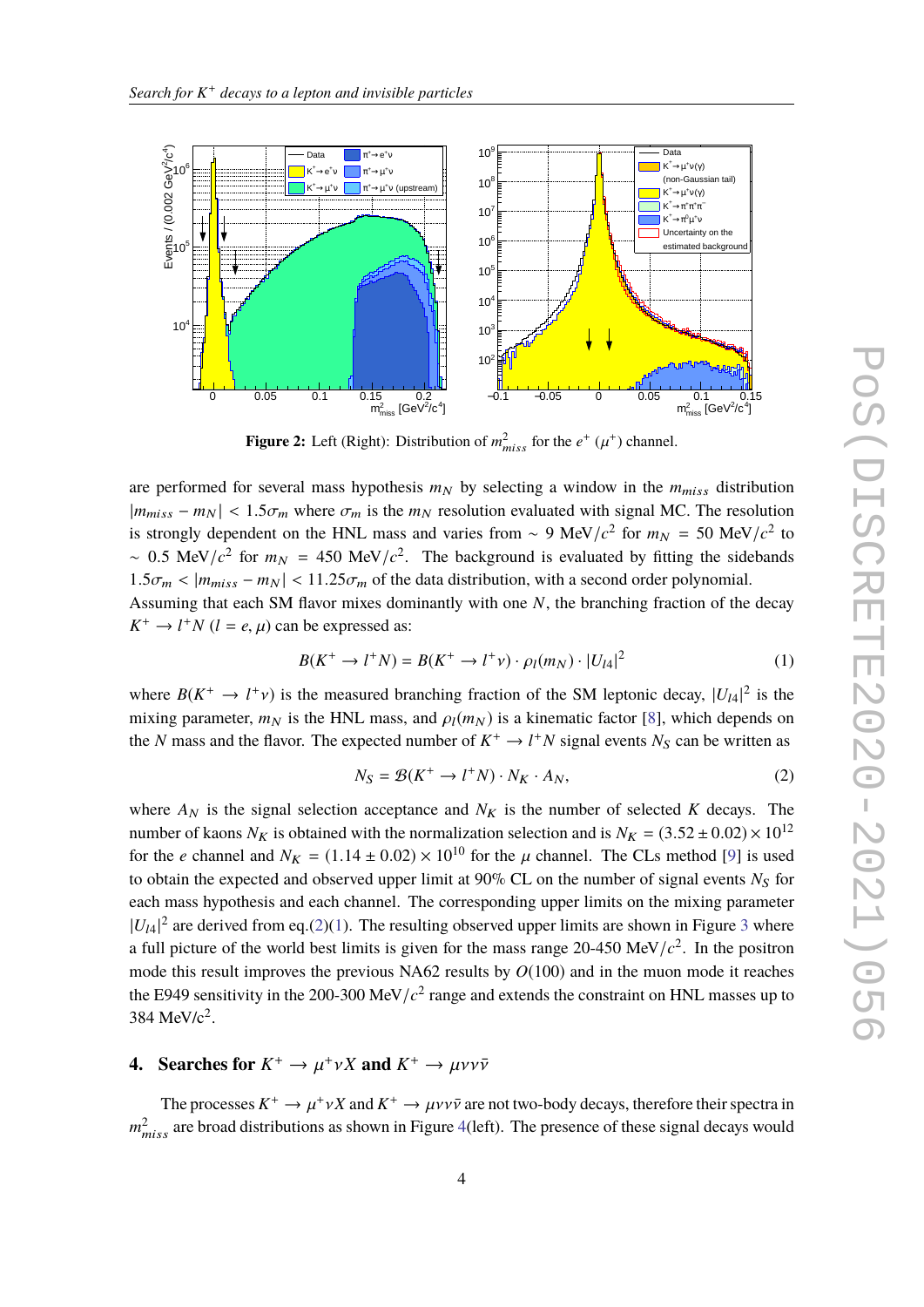<span id="page-4-0"></span>

**Figure 3:** Full picture of the global observed upper limits at 90% CL for the mixing parameter  $|U_{14}|^2$  in the ν*SMS* model. The lower boundaries imposed by the BBN constraint are shown by the dashed lines [\[10\]](#page-5-10). Red (blue) dashed line refers to  $e(\mu)$  channel.

manifest itself with an excess of events over the background. In this case the background evaluation from sideband data is not appropriate and its estimation relies on the MC simulation after a data driven correction is applied. With the assumption that the non-Gaussian tails of the  $m^2_{miss}$  spectrum are left-right symmetrical (see Figure [2\)](#page-3-0), a *tail* component is added to the estimated background in each  $m_{miss}^2$  bin in the region  $m_{miss}^2 > 0$  equal to the difference between the data and simulated appears in the cummatric mass his with generative  $m^2 = 0$ , A 100% upcontainty is concernatively spectra in the symmetric mass bin with respect to  $m_{miss}^2 = 0$ . A 100% uncertainty is conservatively assigned to this component to account for the above assumption. The search is performed in a region  $m_{miss}^2 > m_0^2$  where  $m_0^2$  is optimized to extract the strongest limits for  $K^+ \to \mu \nu \nu \bar{\nu}$  and each measurements of  $K^+ \to \mu \nu \nu \bar{\nu}$  and each measurements of  $K^+ \to \nu \tau \nu \nu \bar{\nu}$  and  $K^+ \to \nu \tau \nu \nu \bar{\nu}$ mass hypothesis of  $K^+ \to \mu^+ \nu X$ . Upper limits at 90% CL on *BR*( $K^+ \to \mu^+ \nu X$ ) are obtained with the CL constant of the color and vector  $X$ the CLs method and are shown in Fig[.4\(](#page-5-9)right) for 37 mass hypotheses, in the scalar and vector *X* models. The limits obtained in the scalar model are stronger than those in the vector model due to the larger mean  $m_{miss}$  value. In the search for the  $K^+ \to \mu \nu \nu \bar{\nu}$  decay, with  $m_0^2 = 0.1 \text{ GeV}^2/c^4$ <br>the number of absented worts is  $N_{\text{max}} = 6904$  and the number of streasted besizes and streast is the number of observed events is  $N_{obs} = 6894$  and the number of expected background events is  $N_{exp} = 7549 \pm 928$ . The resulting observed upper limit on  $B(K^+ \to \mu \nu \nu \bar{\nu})$  is  $1.0 \times 10^{-6}$  at 90% CL.